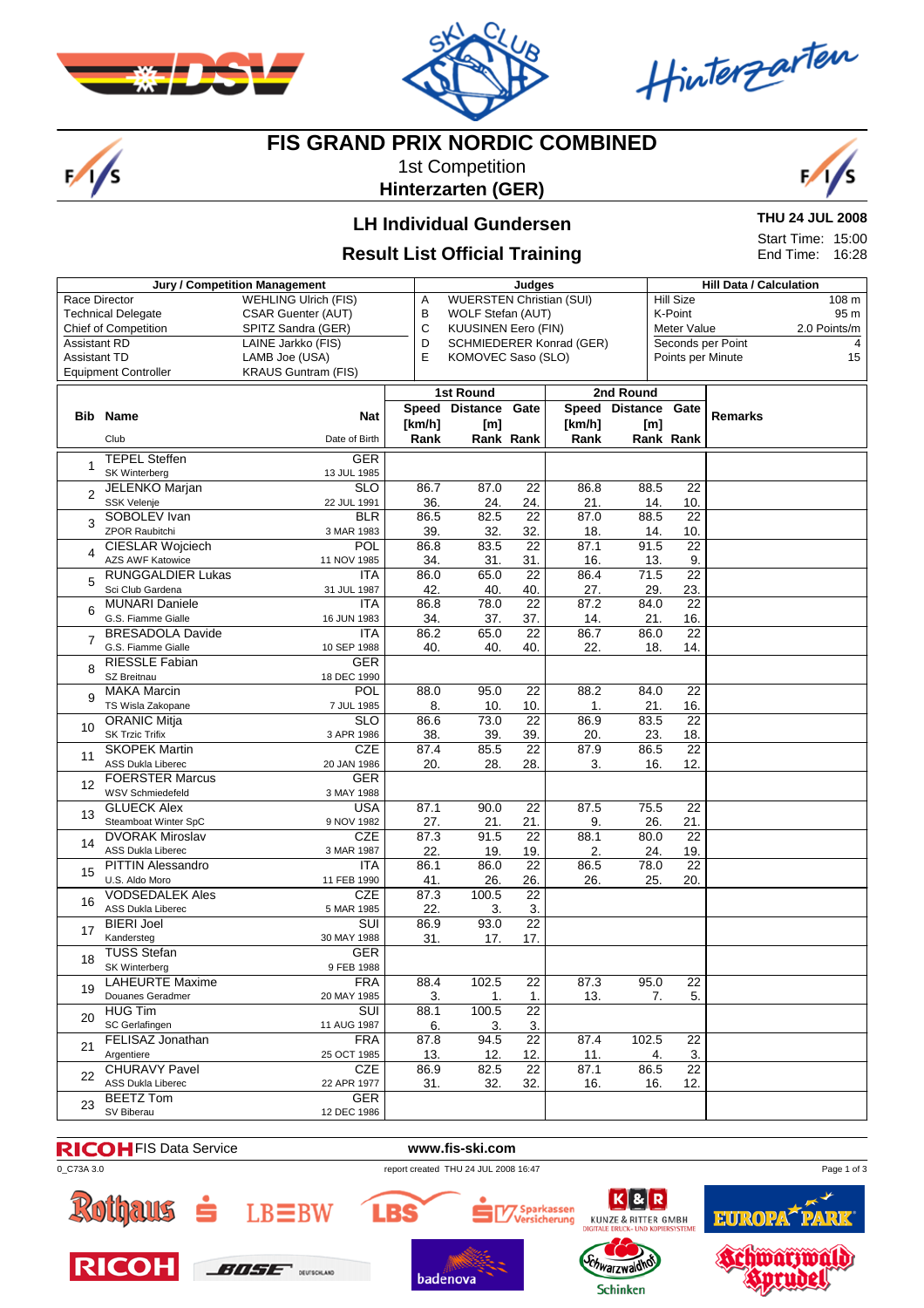

 $\frac{1}{s}$ 



Hinterzarten

#### **FIS GRAND PRIX NORDIC COMBINED**

1st Competition **Hinterzarten (GER)**



## **LH Individual Gundersen**

## **Result List Official Training**

**THU 24 JUL 2008** Start Time: 15:00 End Time: 16:28

|                                        |                                                   |                                                                                                                                                                                                                                                                                                                                                                                                                                                                                                                                                                                                                                                                                                                                                                                                                                                                                                                                                                                                                                                                                                                                                                                                                                                                                                                                                                                                                                                                                                                                                                                                                                                                                                                                                                                                                                                                                                                                                                                                                                                                                                                                                                                                                                                                                                    |        |      | Gate |        |      |                 |  |
|----------------------------------------|---------------------------------------------------|----------------------------------------------------------------------------------------------------------------------------------------------------------------------------------------------------------------------------------------------------------------------------------------------------------------------------------------------------------------------------------------------------------------------------------------------------------------------------------------------------------------------------------------------------------------------------------------------------------------------------------------------------------------------------------------------------------------------------------------------------------------------------------------------------------------------------------------------------------------------------------------------------------------------------------------------------------------------------------------------------------------------------------------------------------------------------------------------------------------------------------------------------------------------------------------------------------------------------------------------------------------------------------------------------------------------------------------------------------------------------------------------------------------------------------------------------------------------------------------------------------------------------------------------------------------------------------------------------------------------------------------------------------------------------------------------------------------------------------------------------------------------------------------------------------------------------------------------------------------------------------------------------------------------------------------------------------------------------------------------------------------------------------------------------------------------------------------------------------------------------------------------------------------------------------------------------------------------------------------------------------------------------------------------------|--------|------|------|--------|------|-----------------|--|
|                                        | <b>Bib Name</b>                                   |                                                                                                                                                                                                                                                                                                                                                                                                                                                                                                                                                                                                                                                                                                                                                                                                                                                                                                                                                                                                                                                                                                                                                                                                                                                                                                                                                                                                                                                                                                                                                                                                                                                                                                                                                                                                                                                                                                                                                                                                                                                                                                                                                                                                                                                                                                    | [km/h] |      |      | [km/h] | [m]  |                 |  |
|                                        | Club                                              | Date of Birth                                                                                                                                                                                                                                                                                                                                                                                                                                                                                                                                                                                                                                                                                                                                                                                                                                                                                                                                                                                                                                                                                                                                                                                                                                                                                                                                                                                                                                                                                                                                                                                                                                                                                                                                                                                                                                                                                                                                                                                                                                                                                                                                                                                                                                                                                      | Rank   |      |      | Rank   |      |                 |  |
|                                        | <b>SCHLOTT Mark</b>                               |                                                                                                                                                                                                                                                                                                                                                                                                                                                                                                                                                                                                                                                                                                                                                                                                                                                                                                                                                                                                                                                                                                                                                                                                                                                                                                                                                                                                                                                                                                                                                                                                                                                                                                                                                                                                                                                                                                                                                                                                                                                                                                                                                                                                                                                                                                    |        |      |      |        |      |                 |  |
| 24                                     | SC Motor Zella-Mehlis                             |                                                                                                                                                                                                                                                                                                                                                                                                                                                                                                                                                                                                                                                                                                                                                                                                                                                                                                                                                                                                                                                                                                                                                                                                                                                                                                                                                                                                                                                                                                                                                                                                                                                                                                                                                                                                                                                                                                                                                                                                                                                                                                                                                                                                                                                                                                    |        |      |      |        |      |                 |  |
|                                        | <b>CAMEROTA Eric</b>                              | <b>USA</b>                                                                                                                                                                                                                                                                                                                                                                                                                                                                                                                                                                                                                                                                                                                                                                                                                                                                                                                                                                                                                                                                                                                                                                                                                                                                                                                                                                                                                                                                                                                                                                                                                                                                                                                                                                                                                                                                                                                                                                                                                                                                                                                                                                                                                                                                                         |        |      | 22   |        |      | 22              |  |
| 25                                     | <b>NSF Park City</b>                              | 9 JAN 1985                                                                                                                                                                                                                                                                                                                                                                                                                                                                                                                                                                                                                                                                                                                                                                                                                                                                                                                                                                                                                                                                                                                                                                                                                                                                                                                                                                                                                                                                                                                                                                                                                                                                                                                                                                                                                                                                                                                                                                                                                                                                                                                                                                                                                                                                                         | 28.    | 36.  | 36.  | 22.    | 18.  | 14.             |  |
| 26                                     | <b>LACROIX Sebastien</b>                          | <b>FRA</b>                                                                                                                                                                                                                                                                                                                                                                                                                                                                                                                                                                                                                                                                                                                                                                                                                                                                                                                                                                                                                                                                                                                                                                                                                                                                                                                                                                                                                                                                                                                                                                                                                                                                                                                                                                                                                                                                                                                                                                                                                                                                                                                                                                                                                                                                                         | 88.2   | 89.5 | 22   | 87.7   | 71.5 | $\overline{22}$ |  |
|                                        | SC Bois D'Amont                                   | 20 APR 1983                                                                                                                                                                                                                                                                                                                                                                                                                                                                                                                                                                                                                                                                                                                                                                                                                                                                                                                                                                                                                                                                                                                                                                                                                                                                                                                                                                                                                                                                                                                                                                                                                                                                                                                                                                                                                                                                                                                                                                                                                                                                                                                                                                                                                                                                                        | 4.     | 22.  | 22.  | 6.     | 29.  | 23.             |  |
| 27                                     | <b>BRAUD Francois</b>                             |                                                                                                                                                                                                                                                                                                                                                                                                                                                                                                                                                                                                                                                                                                                                                                                                                                                                                                                                                                                                                                                                                                                                                                                                                                                                                                                                                                                                                                                                                                                                                                                                                                                                                                                                                                                                                                                                                                                                                                                                                                                                                                                                                                                                                                                                                                    |        | 61.0 |      |        |      |                 |  |
|                                        | SC Chamonix                                       |                                                                                                                                                                                                                                                                                                                                                                                                                                                                                                                                                                                                                                                                                                                                                                                                                                                                                                                                                                                                                                                                                                                                                                                                                                                                                                                                                                                                                                                                                                                                                                                                                                                                                                                                                                                                                                                                                                                                                                                                                                                                                                                                                                                                                                                                                                    |        |      |      |        |      |                 |  |
| 28                                     | <b>HEER Ronny</b>                                 |                                                                                                                                                                                                                                                                                                                                                                                                                                                                                                                                                                                                                                                                                                                                                                                                                                                                                                                                                                                                                                                                                                                                                                                                                                                                                                                                                                                                                                                                                                                                                                                                                                                                                                                                                                                                                                                                                                                                                                                                                                                                                                                                                                                                                                                                                                    |        |      |      |        |      |                 |  |
|                                        | SC Horw                                           |                                                                                                                                                                                                                                                                                                                                                                                                                                                                                                                                                                                                                                                                                                                                                                                                                                                                                                                                                                                                                                                                                                                                                                                                                                                                                                                                                                                                                                                                                                                                                                                                                                                                                                                                                                                                                                                                                                                                                                                                                                                                                                                                                                                                                                                                                                    |        |      |      |        |      |                 |  |
| 29                                     | <b>BEETZ Christian</b><br>SV Biberau              |                                                                                                                                                                                                                                                                                                                                                                                                                                                                                                                                                                                                                                                                                                                                                                                                                                                                                                                                                                                                                                                                                                                                                                                                                                                                                                                                                                                                                                                                                                                                                                                                                                                                                                                                                                                                                                                                                                                                                                                                                                                                                                                                                                                                                                                                                                    |        |      |      |        |      |                 |  |
|                                        | <b>KOKSLIEN Mikko</b>                             |                                                                                                                                                                                                                                                                                                                                                                                                                                                                                                                                                                                                                                                                                                                                                                                                                                                                                                                                                                                                                                                                                                                                                                                                                                                                                                                                                                                                                                                                                                                                                                                                                                                                                                                                                                                                                                                                                                                                                                                                                                                                                                                                                                                                                                                                                                    |        |      |      |        |      |                 |  |
| 30                                     | Soere Al IL                                       |                                                                                                                                                                                                                                                                                                                                                                                                                                                                                                                                                                                                                                                                                                                                                                                                                                                                                                                                                                                                                                                                                                                                                                                                                                                                                                                                                                                                                                                                                                                                                                                                                                                                                                                                                                                                                                                                                                                                                                                                                                                                                                                                                                                                                                                                                                    |        |      |      |        |      |                 |  |
|                                        | <b>HURSCHLER Seppi</b>                            |                                                                                                                                                                                                                                                                                                                                                                                                                                                                                                                                                                                                                                                                                                                                                                                                                                                                                                                                                                                                                                                                                                                                                                                                                                                                                                                                                                                                                                                                                                                                                                                                                                                                                                                                                                                                                                                                                                                                                                                                                                                                                                                                                                                                                                                                                                    |        |      |      |        |      |                 |  |
| 31<br>32<br>33<br>34<br>35<br>36<br>37 | <b>SC Bannalp</b>                                 |                                                                                                                                                                                                                                                                                                                                                                                                                                                                                                                                                                                                                                                                                                                                                                                                                                                                                                                                                                                                                                                                                                                                                                                                                                                                                                                                                                                                                                                                                                                                                                                                                                                                                                                                                                                                                                                                                                                                                                                                                                                                                                                                                                                                                                                                                                    |        |      |      |        |      |                 |  |
|                                        | <b>KLAPFER Lukas</b>                              |                                                                                                                                                                                                                                                                                                                                                                                                                                                                                                                                                                                                                                                                                                                                                                                                                                                                                                                                                                                                                                                                                                                                                                                                                                                                                                                                                                                                                                                                                                                                                                                                                                                                                                                                                                                                                                                                                                                                                                                                                                                                                                                                                                                                                                                                                                    |        |      |      |        |      |                 |  |
|                                        | <b>WSV Eisenerz</b>                               | 2nd Round<br>1st Round<br>Speed Distance<br>Speed Distance Gate<br><b>Remarks</b><br><b>Nat</b><br>[m]<br>Rank Rank<br>Rank Rank<br><b>GER</b><br>25 MAY 1985<br>87.0<br>80.0<br>86.7<br>86.0<br>$\overline{22}$<br><b>FRA</b><br>86.7<br>22<br>86.6<br>95.0<br>36.<br>42.<br>42.<br>25.<br>5.<br>27 JUL 1986<br>7.<br><b>SUI</b><br>22<br>87.8<br>96.0<br>9 JAN 1981<br>13.<br>7.<br>7.<br><b>GER</b><br>23 JAN 1984<br><b>NOR</b><br>88.0<br>95.5<br>$\overline{22}$<br>87.7<br>73.5<br>$\overline{22}$<br>9.<br>6.<br>28.<br>22.<br>10 MAR 1985<br>8.<br>9.<br>SUI<br>$\overline{22}$<br>98.0<br>88.0<br>23 JUN 1983<br>8.<br>5.<br>5.<br>$\overline{22}$<br><b>AUT</b><br>87.9<br>84.0<br>87.9<br>93.5<br>$\overline{22}$<br>25 DEC 1985<br>3.<br>7.<br>30.<br>30.<br>9.<br>12.<br><b>GER</b><br>14 SEP 1981<br><b>CZE</b><br>87.0<br>82.0<br>22<br>87.0<br>92.5<br>22<br>29 APR 1981<br>28.<br>35.<br>35.<br>18.<br>11.<br>8.<br><b>GER</b><br>12 OCT 1978<br><b>FIN</b><br>87.3<br>82.5<br>22<br>1 JAN 1988<br>22.<br>32.<br>32.<br>91.0<br>$\overline{22}$<br>AUT<br>88.2<br>87.4<br>102.5<br>22<br>28 SEP 1987<br>4.<br>20.<br>20.<br>11.<br>3.<br>4.<br><b>NOR</b><br>$\overline{22}$<br>22<br>88.1<br>94.5<br>87.9<br>103.5<br>12.<br>3.<br>2.<br>24 NOV 1983<br>6.<br>12.<br>3.<br>87.5<br>22<br>87.2<br>105.0<br>$\overline{22}$<br>JPN<br>94.5<br>19.<br>12.<br>14.<br>2.<br>1.<br>16 DEC 1980<br>12.<br>$\overline{22}$<br><b>USA</b><br>88.5<br>74.5<br>38.<br>38.<br>24 NOV 1980<br>1.<br><b>AUT</b><br>22<br>87.2<br>87.5<br>114.0<br>21<br>86.0<br>9.<br>9 APR 1985<br>26.<br>26.<br>26.<br>$\mathbf{1}$ .<br>1.<br><b>AUT</b><br>87.7<br>85.5<br>$\overline{22}$<br>10 NOV 1980<br>15.<br>28.<br>28.<br><b>GER</b><br>27 AUG 1978<br>87.4<br>96.0<br>22<br><b>AUT</b><br>20.<br>7.<br>17 JUL 1977<br>7.<br>JPN<br>92.0<br>$\overline{22}$<br>87.0<br>86.2<br>86.0<br>$\overline{20}$<br>18.<br>4.<br>4 MAY 1982<br>28.<br>18.<br>28.<br>18.<br><b>FIN</b><br>22<br>87.7<br>95.0<br>3 JUL 1988<br>15.<br>10.<br>10.<br><b>AUT</b><br>87.3<br>93.5<br>22<br>86.7<br>102.5<br>20<br>8 MAR 1981<br>22.<br>22.<br>15.<br>15.<br>1.<br>4.<br>20<br><b>NOR</b><br>22<br>92.5<br>88.0<br>93.5<br>87.6<br>26 AUG 1983<br>15.<br>3.<br>8.<br>15.<br>8.<br>11.<br><b>GER</b><br>6 AUG 1983 |        |      |      |        |      |                 |  |
|                                        | <b>MENZ Matthias</b>                              |                                                                                                                                                                                                                                                                                                                                                                                                                                                                                                                                                                                                                                                                                                                                                                                                                                                                                                                                                                                                                                                                                                                                                                                                                                                                                                                                                                                                                                                                                                                                                                                                                                                                                                                                                                                                                                                                                                                                                                                                                                                                                                                                                                                                                                                                                                    |        |      |      |        |      |                 |  |
|                                        | SC Steinbach-Hallenberg                           |                                                                                                                                                                                                                                                                                                                                                                                                                                                                                                                                                                                                                                                                                                                                                                                                                                                                                                                                                                                                                                                                                                                                                                                                                                                                                                                                                                                                                                                                                                                                                                                                                                                                                                                                                                                                                                                                                                                                                                                                                                                                                                                                                                                                                                                                                                    |        |      |      |        |      |                 |  |
|                                        | <b>SLAVIK Tomas</b>                               |                                                                                                                                                                                                                                                                                                                                                                                                                                                                                                                                                                                                                                                                                                                                                                                                                                                                                                                                                                                                                                                                                                                                                                                                                                                                                                                                                                                                                                                                                                                                                                                                                                                                                                                                                                                                                                                                                                                                                                                                                                                                                                                                                                                                                                                                                                    |        |      |      |        |      |                 |  |
|                                        | ASS Dukla Liberec                                 |                                                                                                                                                                                                                                                                                                                                                                                                                                                                                                                                                                                                                                                                                                                                                                                                                                                                                                                                                                                                                                                                                                                                                                                                                                                                                                                                                                                                                                                                                                                                                                                                                                                                                                                                                                                                                                                                                                                                                                                                                                                                                                                                                                                                                                                                                                    |        |      |      |        |      |                 |  |
|                                        | <b>HETTICH Georg</b>                              |                                                                                                                                                                                                                                                                                                                                                                                                                                                                                                                                                                                                                                                                                                                                                                                                                                                                                                                                                                                                                                                                                                                                                                                                                                                                                                                                                                                                                                                                                                                                                                                                                                                                                                                                                                                                                                                                                                                                                                                                                                                                                                                                                                                                                                                                                                    |        |      |      |        |      |                 |  |
|                                        | ST Schonach-Rohrhardsberg                         |                                                                                                                                                                                                                                                                                                                                                                                                                                                                                                                                                                                                                                                                                                                                                                                                                                                                                                                                                                                                                                                                                                                                                                                                                                                                                                                                                                                                                                                                                                                                                                                                                                                                                                                                                                                                                                                                                                                                                                                                                                                                                                                                                                                                                                                                                                    |        |      |      |        |      |                 |  |
|                                        | RYYNAENEN Janne                                   |                                                                                                                                                                                                                                                                                                                                                                                                                                                                                                                                                                                                                                                                                                                                                                                                                                                                                                                                                                                                                                                                                                                                                                                                                                                                                                                                                                                                                                                                                                                                                                                                                                                                                                                                                                                                                                                                                                                                                                                                                                                                                                                                                                                                                                                                                                    |        |      |      |        |      |                 |  |
|                                        | Ounasvaaran Hiihtoseura<br><b>RAINER Alfred</b>   |                                                                                                                                                                                                                                                                                                                                                                                                                                                                                                                                                                                                                                                                                                                                                                                                                                                                                                                                                                                                                                                                                                                                                                                                                                                                                                                                                                                                                                                                                                                                                                                                                                                                                                                                                                                                                                                                                                                                                                                                                                                                                                                                                                                                                                                                                                    |        |      |      |        |      |                 |  |
|                                        | SC Saalfelden                                     |                                                                                                                                                                                                                                                                                                                                                                                                                                                                                                                                                                                                                                                                                                                                                                                                                                                                                                                                                                                                                                                                                                                                                                                                                                                                                                                                                                                                                                                                                                                                                                                                                                                                                                                                                                                                                                                                                                                                                                                                                                                                                                                                                                                                                                                                                                    |        |      |      |        |      |                 |  |
|                                        | <b>SCHMID Jan</b>                                 |                                                                                                                                                                                                                                                                                                                                                                                                                                                                                                                                                                                                                                                                                                                                                                                                                                                                                                                                                                                                                                                                                                                                                                                                                                                                                                                                                                                                                                                                                                                                                                                                                                                                                                                                                                                                                                                                                                                                                                                                                                                                                                                                                                                                                                                                                                    |        |      |      |        |      |                 |  |
| 38                                     | Sjetne IL                                         |                                                                                                                                                                                                                                                                                                                                                                                                                                                                                                                                                                                                                                                                                                                                                                                                                                                                                                                                                                                                                                                                                                                                                                                                                                                                                                                                                                                                                                                                                                                                                                                                                                                                                                                                                                                                                                                                                                                                                                                                                                                                                                                                                                                                                                                                                                    |        |      |      |        |      |                 |  |
|                                        | <b>TAKAHASHI Daito</b>                            |                                                                                                                                                                                                                                                                                                                                                                                                                                                                                                                                                                                                                                                                                                                                                                                                                                                                                                                                                                                                                                                                                                                                                                                                                                                                                                                                                                                                                                                                                                                                                                                                                                                                                                                                                                                                                                                                                                                                                                                                                                                                                                                                                                                                                                                                                                    |        |      |      |        |      |                 |  |
| 39                                     | Team Tsuchiya Home                                |                                                                                                                                                                                                                                                                                                                                                                                                                                                                                                                                                                                                                                                                                                                                                                                                                                                                                                                                                                                                                                                                                                                                                                                                                                                                                                                                                                                                                                                                                                                                                                                                                                                                                                                                                                                                                                                                                                                                                                                                                                                                                                                                                                                                                                                                                                    |        |      |      |        |      |                 |  |
|                                        | SPILLANE Johnny                                   |                                                                                                                                                                                                                                                                                                                                                                                                                                                                                                                                                                                                                                                                                                                                                                                                                                                                                                                                                                                                                                                                                                                                                                                                                                                                                                                                                                                                                                                                                                                                                                                                                                                                                                                                                                                                                                                                                                                                                                                                                                                                                                                                                                                                                                                                                                    |        |      |      |        |      |                 |  |
| 40                                     | Steamboat Winter SpC                              |                                                                                                                                                                                                                                                                                                                                                                                                                                                                                                                                                                                                                                                                                                                                                                                                                                                                                                                                                                                                                                                                                                                                                                                                                                                                                                                                                                                                                                                                                                                                                                                                                                                                                                                                                                                                                                                                                                                                                                                                                                                                                                                                                                                                                                                                                                    |        |      |      |        |      |                 |  |
| 41                                     | <b>ZAUNER David</b>                               |                                                                                                                                                                                                                                                                                                                                                                                                                                                                                                                                                                                                                                                                                                                                                                                                                                                                                                                                                                                                                                                                                                                                                                                                                                                                                                                                                                                                                                                                                                                                                                                                                                                                                                                                                                                                                                                                                                                                                                                                                                                                                                                                                                                                                                                                                                    |        |      |      |        |      |                 |  |
|                                        | <b>WSV Eisenerz</b>                               |                                                                                                                                                                                                                                                                                                                                                                                                                                                                                                                                                                                                                                                                                                                                                                                                                                                                                                                                                                                                                                                                                                                                                                                                                                                                                                                                                                                                                                                                                                                                                                                                                                                                                                                                                                                                                                                                                                                                                                                                                                                                                                                                                                                                                                                                                                    |        |      |      |        |      |                 |  |
| 42                                     | <b>DENIFL Wilhelm</b>                             |                                                                                                                                                                                                                                                                                                                                                                                                                                                                                                                                                                                                                                                                                                                                                                                                                                                                                                                                                                                                                                                                                                                                                                                                                                                                                                                                                                                                                                                                                                                                                                                                                                                                                                                                                                                                                                                                                                                                                                                                                                                                                                                                                                                                                                                                                                    |        |      |      |        |      |                 |  |
|                                        | SV Innsbruck - Bergisel                           |                                                                                                                                                                                                                                                                                                                                                                                                                                                                                                                                                                                                                                                                                                                                                                                                                                                                                                                                                                                                                                                                                                                                                                                                                                                                                                                                                                                                                                                                                                                                                                                                                                                                                                                                                                                                                                                                                                                                                                                                                                                                                                                                                                                                                                                                                                    |        |      |      |        |      |                 |  |
| 43                                     | <b>HASENEY Sebastian</b><br>SC Motor Zella-Mehlis |                                                                                                                                                                                                                                                                                                                                                                                                                                                                                                                                                                                                                                                                                                                                                                                                                                                                                                                                                                                                                                                                                                                                                                                                                                                                                                                                                                                                                                                                                                                                                                                                                                                                                                                                                                                                                                                                                                                                                                                                                                                                                                                                                                                                                                                                                                    |        |      |      |        |      |                 |  |
|                                        | <b>STECHER Mario</b>                              |                                                                                                                                                                                                                                                                                                                                                                                                                                                                                                                                                                                                                                                                                                                                                                                                                                                                                                                                                                                                                                                                                                                                                                                                                                                                                                                                                                                                                                                                                                                                                                                                                                                                                                                                                                                                                                                                                                                                                                                                                                                                                                                                                                                                                                                                                                    |        |      |      |        |      |                 |  |
| 44                                     | <b>WSV Eisenerz</b>                               |                                                                                                                                                                                                                                                                                                                                                                                                                                                                                                                                                                                                                                                                                                                                                                                                                                                                                                                                                                                                                                                                                                                                                                                                                                                                                                                                                                                                                                                                                                                                                                                                                                                                                                                                                                                                                                                                                                                                                                                                                                                                                                                                                                                                                                                                                                    |        |      |      |        |      |                 |  |
|                                        | <b>KOBAYASHI Norihito</b>                         |                                                                                                                                                                                                                                                                                                                                                                                                                                                                                                                                                                                                                                                                                                                                                                                                                                                                                                                                                                                                                                                                                                                                                                                                                                                                                                                                                                                                                                                                                                                                                                                                                                                                                                                                                                                                                                                                                                                                                                                                                                                                                                                                                                                                                                                                                                    |        |      |      |        |      |                 |  |
| 45                                     | Tokyo Biso                                        |                                                                                                                                                                                                                                                                                                                                                                                                                                                                                                                                                                                                                                                                                                                                                                                                                                                                                                                                                                                                                                                                                                                                                                                                                                                                                                                                                                                                                                                                                                                                                                                                                                                                                                                                                                                                                                                                                                                                                                                                                                                                                                                                                                                                                                                                                                    |        |      |      |        |      |                 |  |
|                                        | KOIVURANTA Anssi                                  |                                                                                                                                                                                                                                                                                                                                                                                                                                                                                                                                                                                                                                                                                                                                                                                                                                                                                                                                                                                                                                                                                                                                                                                                                                                                                                                                                                                                                                                                                                                                                                                                                                                                                                                                                                                                                                                                                                                                                                                                                                                                                                                                                                                                                                                                                                    |        |      |      |        |      |                 |  |
| 46                                     | Kuusamon Erae-Veikot                              |                                                                                                                                                                                                                                                                                                                                                                                                                                                                                                                                                                                                                                                                                                                                                                                                                                                                                                                                                                                                                                                                                                                                                                                                                                                                                                                                                                                                                                                                                                                                                                                                                                                                                                                                                                                                                                                                                                                                                                                                                                                                                                                                                                                                                                                                                                    |        |      |      |        |      |                 |  |
| 47                                     | <b>KREINER David</b>                              |                                                                                                                                                                                                                                                                                                                                                                                                                                                                                                                                                                                                                                                                                                                                                                                                                                                                                                                                                                                                                                                                                                                                                                                                                                                                                                                                                                                                                                                                                                                                                                                                                                                                                                                                                                                                                                                                                                                                                                                                                                                                                                                                                                                                                                                                                                    |        |      |      |        |      |                 |  |
|                                        | <b>SC Kitzbuehel</b>                              |                                                                                                                                                                                                                                                                                                                                                                                                                                                                                                                                                                                                                                                                                                                                                                                                                                                                                                                                                                                                                                                                                                                                                                                                                                                                                                                                                                                                                                                                                                                                                                                                                                                                                                                                                                                                                                                                                                                                                                                                                                                                                                                                                                                                                                                                                                    |        |      |      |        |      |                 |  |
| 48                                     | MOAN Magnus-H.                                    |                                                                                                                                                                                                                                                                                                                                                                                                                                                                                                                                                                                                                                                                                                                                                                                                                                                                                                                                                                                                                                                                                                                                                                                                                                                                                                                                                                                                                                                                                                                                                                                                                                                                                                                                                                                                                                                                                                                                                                                                                                                                                                                                                                                                                                                                                                    |        |      |      |        |      |                 |  |
|                                        | Byaasen IL                                        |                                                                                                                                                                                                                                                                                                                                                                                                                                                                                                                                                                                                                                                                                                                                                                                                                                                                                                                                                                                                                                                                                                                                                                                                                                                                                                                                                                                                                                                                                                                                                                                                                                                                                                                                                                                                                                                                                                                                                                                                                                                                                                                                                                                                                                                                                                    |        |      |      |        |      |                 |  |
| 49                                     | <b>KIRCHEISEN Bjoern</b>                          |                                                                                                                                                                                                                                                                                                                                                                                                                                                                                                                                                                                                                                                                                                                                                                                                                                                                                                                                                                                                                                                                                                                                                                                                                                                                                                                                                                                                                                                                                                                                                                                                                                                                                                                                                                                                                                                                                                                                                                                                                                                                                                                                                                                                                                                                                                    |        |      |      |        |      |                 |  |
|                                        | WSV 08 Johanngeorgenstadt                         |                                                                                                                                                                                                                                                                                                                                                                                                                                                                                                                                                                                                                                                                                                                                                                                                                                                                                                                                                                                                                                                                                                                                                                                                                                                                                                                                                                                                                                                                                                                                                                                                                                                                                                                                                                                                                                                                                                                                                                                                                                                                                                                                                                                                                                                                                                    |        |      |      |        |      |                 |  |